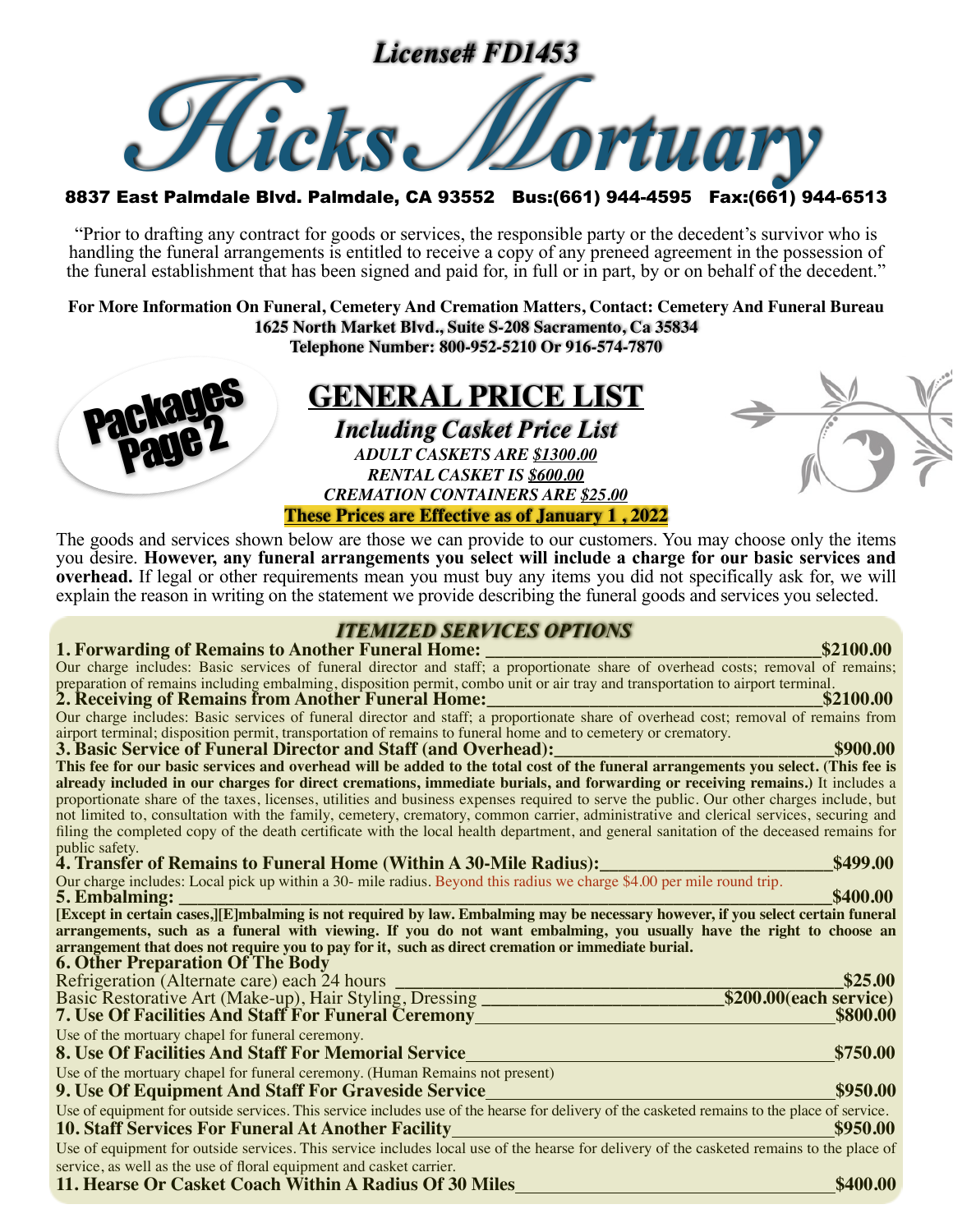### **SERVICE RELATED ITEMS (EXTRAS)**

#### *CERTIFICATES & PERMITS:*

- *• DEATH CERTIFICATE: \$24.00*
- *DISPOSITION PERMIT: \$12.00*
- *SEPARATING REMAINS: \$30.00*
- *MAILING CREMAINS: \$50.00*
- *GENERAL MAILING: \$5.00*

### *MERCHANDISE:*

- *• B&W MEMORIAL FOLDERS: \$200 (PER 50)*
- *COLOR MEMORIAL FOLDERS: \$300 (PER 50)*
- *PRAYER CARDS: \$100 (PER 100)*
- *VIDEO TRIBUTE (100 PHOTOS) (3 SONGS): \$300*
- *URNS: \$100.00 \$4000.00*
- *PALL BEARER GLOVES: \$5.00 PER PAIR*

#### *TRANSPORTATION & SERVICES:*

- *• SATURDAY SERVICE: \$300.00*
- *• USE OF FACILITIES AND STAFF FOR VIEWING: \$150.00 PER HOUR*
- *• LOCAL LIMOUSINE/ FAMILY CAR: \$700.00 (4 HOURS)*
- *• MOTORCYCLE ESCORTS: \$600.00 ( 2 ESCORTS)*
- *• PICK UP OUTSIDE OF 30 MI RADIUS: \$4.00 PER MILE ROUND TRIP/ LA CORONER PICK UP: \$400.00*
- *• HEARSE TRANSPORTATION OUTSIDE OF 30 MI RADIUS: \$1000.00*
- *FLOWER VAN: \$250.00*

1

• *IDENTIFICATION VIEW: \$50.00*

*PACKAGE SERVICE OPTIONS \*Items Not Listed In The Package Are Not Included. Add Any Additional Items To The Total Package Price.*

# *Direct Cremation*  $$1075.00 - $110$

**If you want to arrange a direct cremation, you can use an alternative container. Alternative containers encase the body and can be made of materials like fiberboard or composition materials, (with or without an outside covering). The containers we provide are heavy cardboard without ornamentation or a fixed interior lining.**

**Our charge for direct cremation (without ceremony) Includes:**

- •Basic Services Of Funeral Director And Staff
- A Proportionate Share Of Overhead Cost
- Local Removal Of Remains (Pick-Up)
- Refrigeration (10 Days)
- Transportation To Crematory
- Disposition Permit
- Temporary Plastic Urn And Cremation (**Under 250lbs only)**



A. Direct cremation with container provided by the purchaser..**\$1075.00** B. Direct cremation with alternative container ..................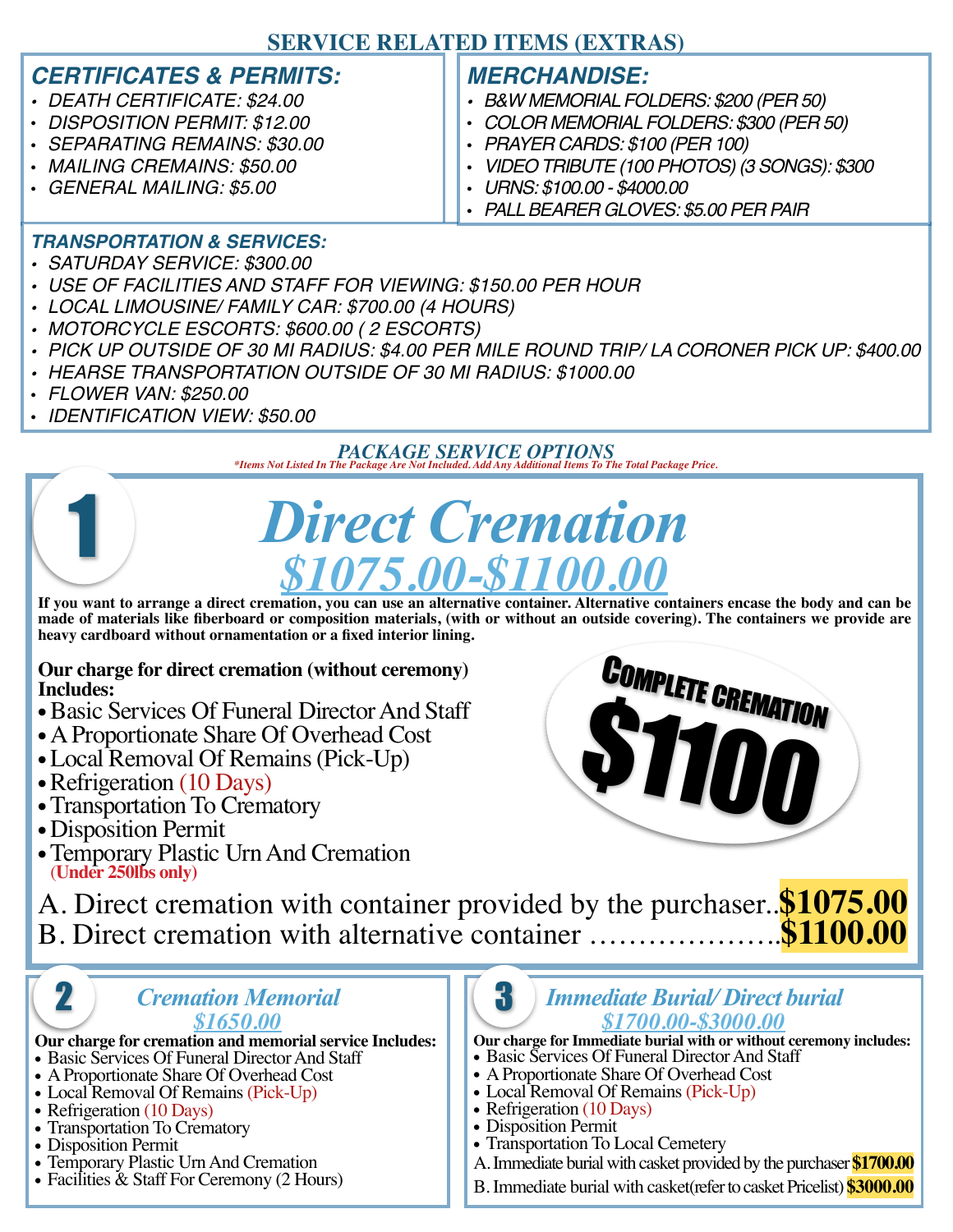

### **Our charge for traditional service followed by burial includes:**

- •Basic Services Of Funeral Director And Staff
- A Proportionate Share Of Overhead Cost
- Local Removal Of Remains (Pick-Up)
- Disposition Permit
- Refrigeration (10 Days)
- Embalming, Dressing & Basic Cosmetics
- Facilities & Staff For Ceremony Or Transportation To Local Facility For Services (2 Hours)
- Open Or Closed Casket Ceremony
- Transportation To Local Cemetery
- •Basic Registry Book
- 6 Pall Bearer Gloves

A. Service Followed By Burial With Casket Provided By The Purchaser …...**\$2700.00**

B. Service Followed By Burial With 20 Gauge Casket (Refer To Casket Price List)….**\$4000.00**

*2 hours total*

BURIAL SERVICE